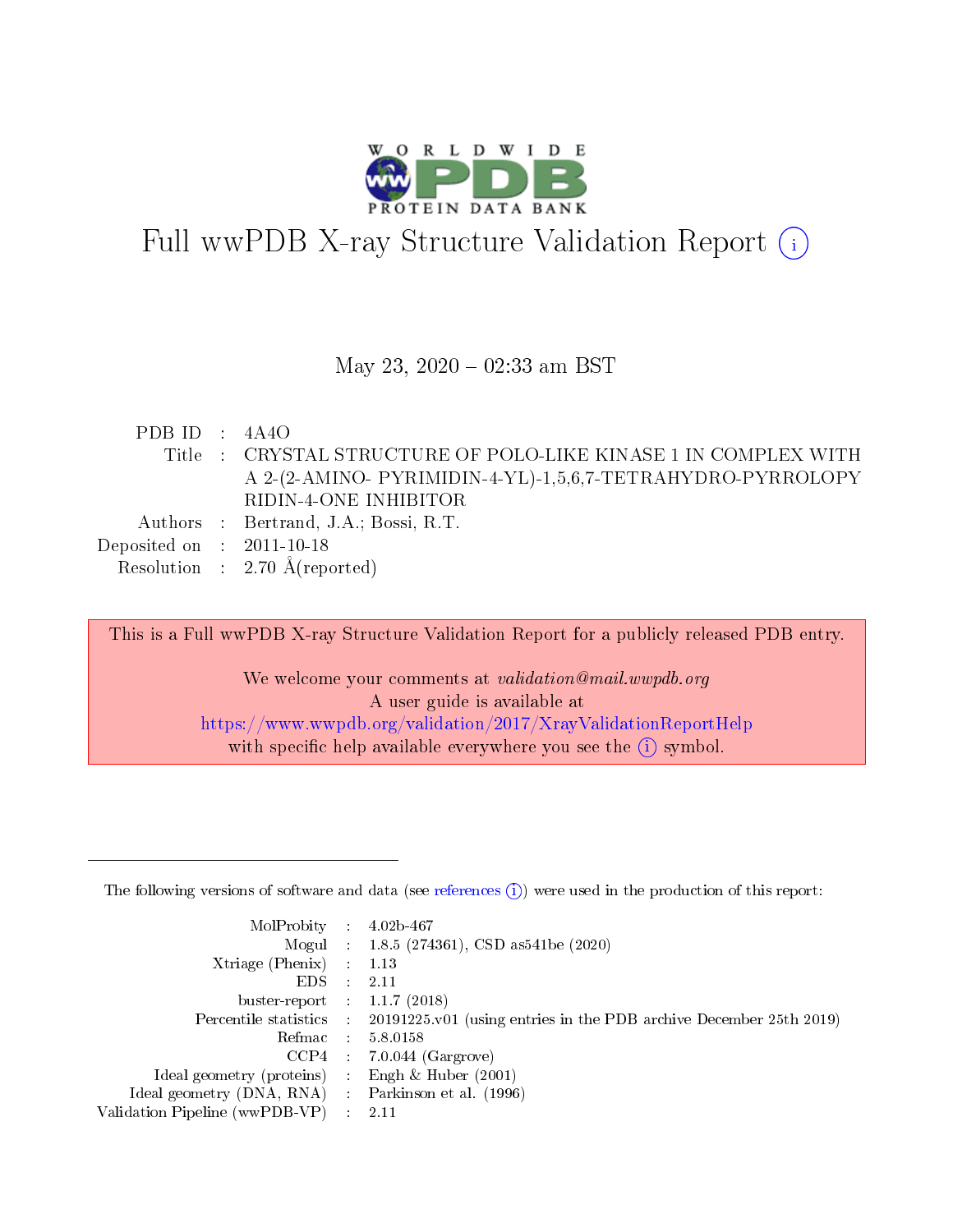# 1 [O](https://www.wwpdb.org/validation/2017/XrayValidationReportHelp#overall_quality)verall quality at a glance  $(i)$

The following experimental techniques were used to determine the structure: X-RAY DIFFRACTION

The reported resolution of this entry is 2.70 Å.

Percentile scores (ranging between 0-100) for global validation metrics of the entry are shown in the following graphic. The table shows the number of entries on which the scores are based.



| Metric                | Whole archive<br>$(\#\text{Entries})$ | Similar resolution<br>$(\#\text{Entries},\,\text{resolution}\,\,\text{range}(\textup{\AA}))$ |
|-----------------------|---------------------------------------|----------------------------------------------------------------------------------------------|
| $R_{free}$            | 130704                                | $2808(2.70-2.70)$                                                                            |
| Clashscore            | 141614                                | $3122(2.70-2.70)$                                                                            |
| Ramachandran outliers | 138981                                | $3069(2.70-2.70)$                                                                            |
| Sidechain outliers    | 138945                                | $3069(2.70-2.70)$                                                                            |
| RSRZ outliers         | 127900                                | $\overline{2737 (2.70-2.70)}$                                                                |

The table below summarises the geometric issues observed across the polymeric chains and their fit to the electron density. The red, orange, yellow and green segments on the lower bar indicate the fraction of residues that contain outliers for  $>=3, 2, 1$  and 0 types of geometric quality criteria respectively. A grey segment represents the fraction of residues that are not modelled. The numeric value for each fraction is indicated below the corresponding segment, with a dot representing fractions <=5% The upper red bar (where present) indicates the fraction of residues that have poor fit to the electron density. The numeric value is given above the bar.

| Mol | $\gamma$ hain | Length      | Quality of chain |     |    |
|-----|---------------|-------------|------------------|-----|----|
|     |               |             | %                |     |    |
|     |               | 011<br>ב בל | 52%              | 38% | 6% |

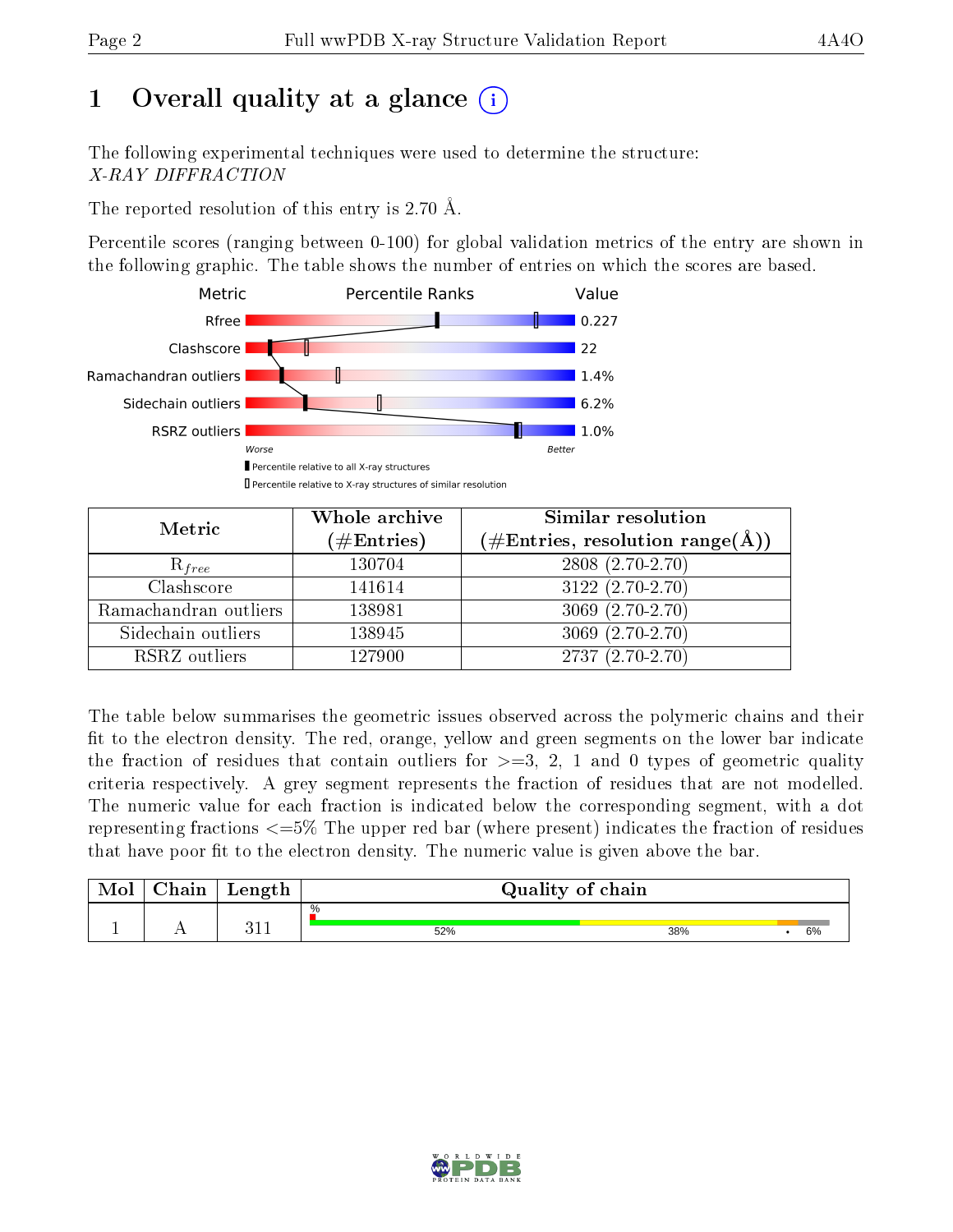# 2 Entry composition (i)

There are 5 unique types of molecules in this entry. The entry contains 2408 atoms, of which 0 are hydrogens and 0 are deuteriums.

In the tables below, the ZeroOcc column contains the number of atoms modelled with zero occupancy, the AltConf column contains the number of residues with at least one atom in alternate conformation and the Trace column contains the number of residues modelled with at most 2 atoms.

• Molecule 1 is a protein called SERINE/THREONINE-PROTEIN KINASE PLK1.

| Mol | Chain   Residues | Atoms         |         |     | $\text{ZeroOcc} \mid \text{AltConf} \mid \text{Trace} \mid$ |  |  |  |
|-----|------------------|---------------|---------|-----|-------------------------------------------------------------|--|--|--|
|     | 291              | Total<br>2353 | $-1512$ | 418 | 412                                                         |  |  |  |

There is a discrepancy between the modelled and reference sequences:

|  | Chain   Residue   Modelled   Actual |                                   | – Comment                                     | Reference |
|--|-------------------------------------|-----------------------------------|-----------------------------------------------|-----------|
|  | GLY                                 | <b>Contract Contract Contract</b> | $\perp$ expression tag $\parallel$ UNP P53350 |           |

• Molecule 2 is ZINC ION (three-letter code: ZN) (formula: Zn).

|  | $Mol$   Chain   Residues | Atoms | $ZeroOcc \   \ AltConf$ |
|--|--------------------------|-------|-------------------------|
|  |                          | Total |                         |

• Molecule 3 is  $L(+)$ -TARTARIC ACID (three-letter code: TLA) (formula:  $C_4H_6O_6$ ).



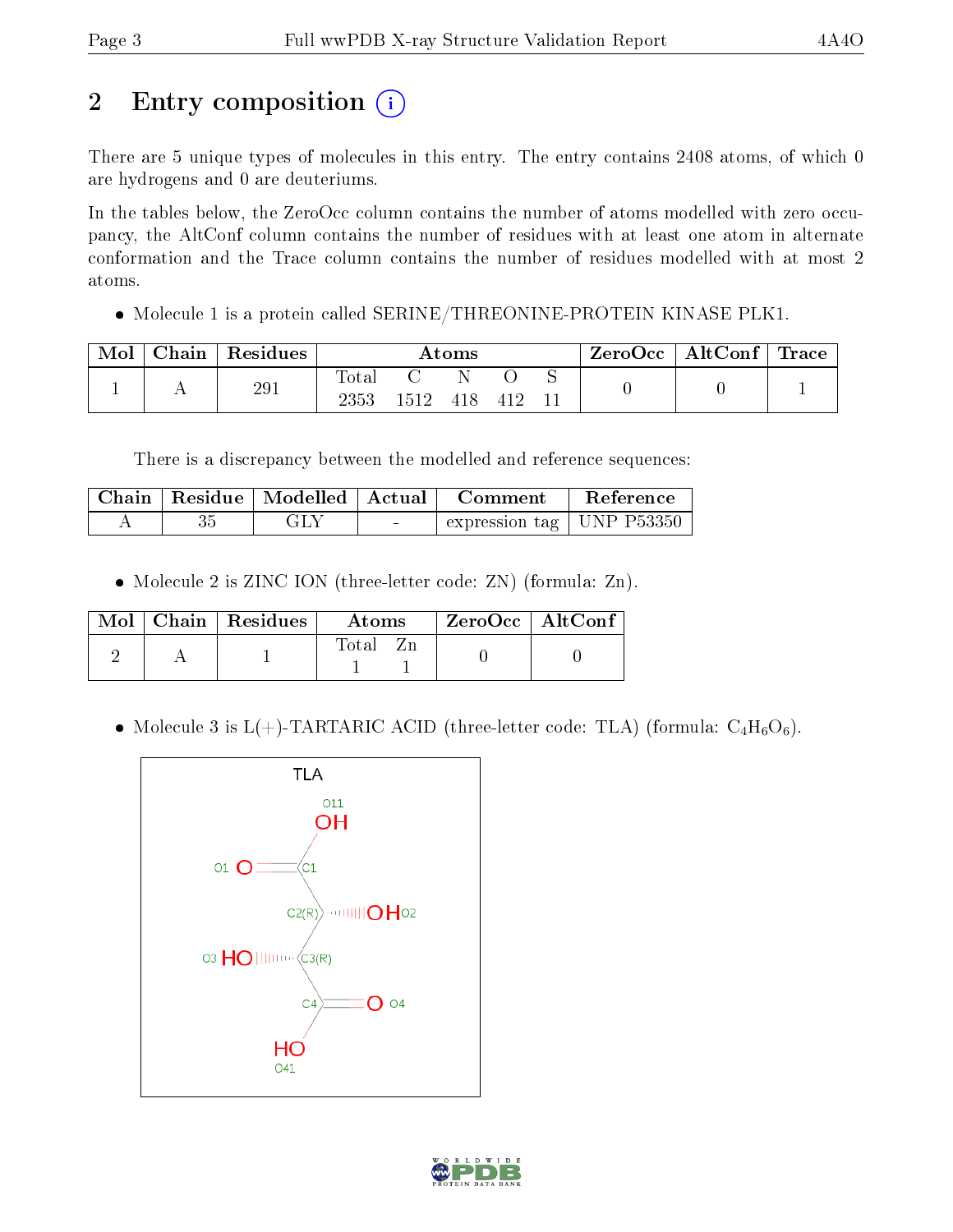|  | $\text{Mol}$   Chain   Residues | Atoms   |  | $\rm{ZeroOcc} \mid \rm{AltConf}$ |  |  |
|--|---------------------------------|---------|--|----------------------------------|--|--|
|  |                                 | Total C |  |                                  |  |  |

 Molecule 4 is 1-METHYL-2-(2-{[5-(4-METHYLPIPERAZIN-1-YL)-2-(TRIFLUOROMET HOXY)PHENYL]AMINO}PYRIMIDIN-4-YL)-1,5,6,7-TETRAHYDRO-4H-PYRROLO[3,2 -C]PYRIDIN-4-ONE (three-letter code: 664) (formula:  $C_{24}H_{26}F_3N_7O_2$ ).



| Mol | $\vert$ Chain $\vert$ Residues | Atoms         |      |  |  | $ZeroOcc$   AltConf |  |
|-----|--------------------------------|---------------|------|--|--|---------------------|--|
|     |                                | Total C F N O | 24 3 |  |  |                     |  |

Molecule 5 is water.

|  | $\parallel$ Mol $\parallel$ Chain $\parallel$ Residues $\parallel$ | Atoms         | $\rm ZeroOcc \mid AltConf \mid$ |
|--|--------------------------------------------------------------------|---------------|---------------------------------|
|  |                                                                    | $\Gamma$ otal |                                 |

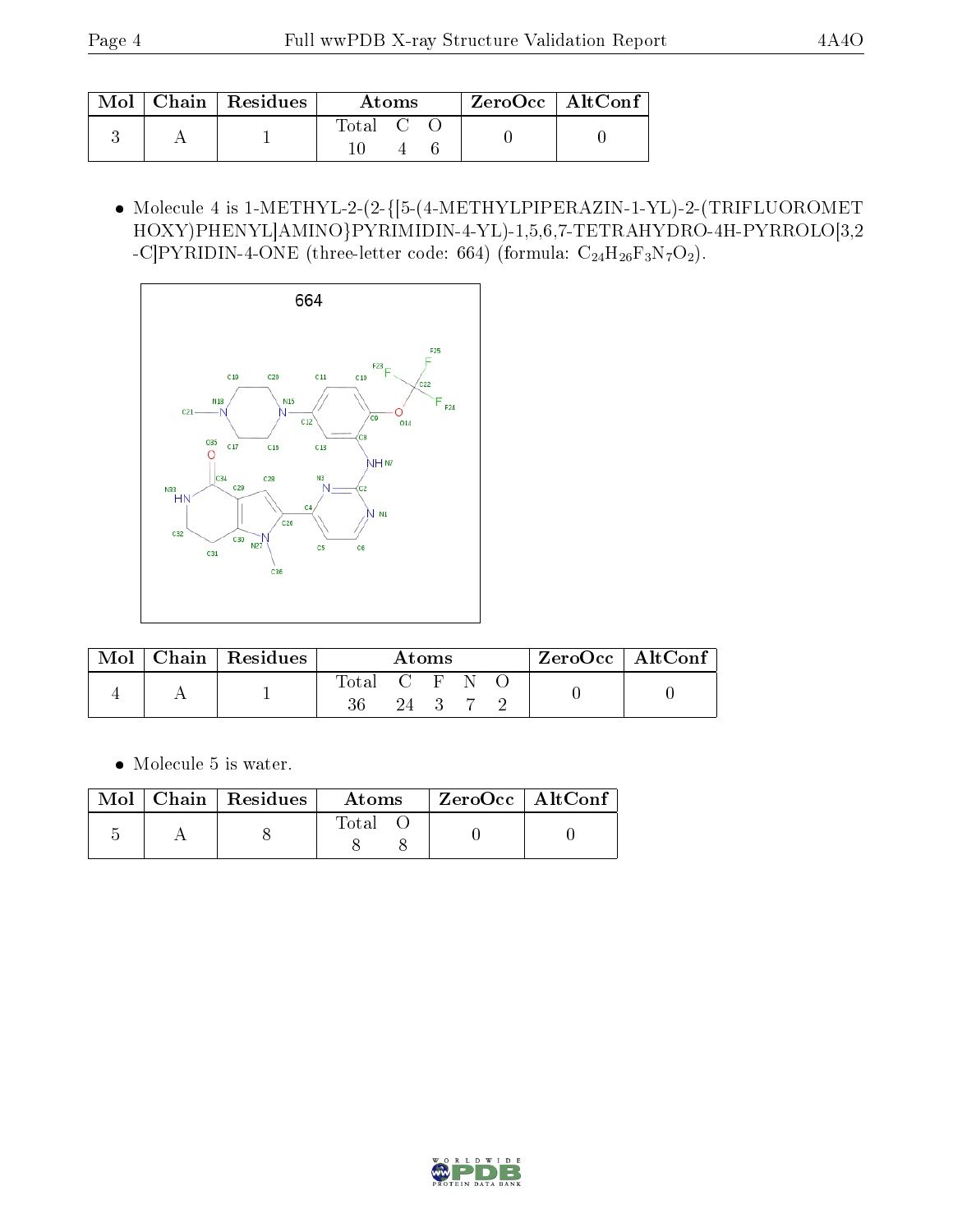# 3 Residue-property plots  $(i)$

These plots are drawn for all protein, RNA and DNA chains in the entry. The first graphic for a chain summarises the proportions of the various outlier classes displayed in the second graphic. The second graphic shows the sequence view annotated by issues in geometry and electron density. Residues are color-coded according to the number of geometric quality criteria for which they contain at least one outlier: green  $= 0$ , yellow  $= 1$ , orange  $= 2$  and red  $= 3$  or more. A red dot above a residue indicates a poor fit to the electron density (RSRZ  $> 2$ ). Stretches of 2 or more consecutive residues without any outlier are shown as a green connector. Residues present in the sample, but not in the model, are shown in grey.



• Molecule 1: SERINE/THREONINE-PROTEIN KINASE PLK1

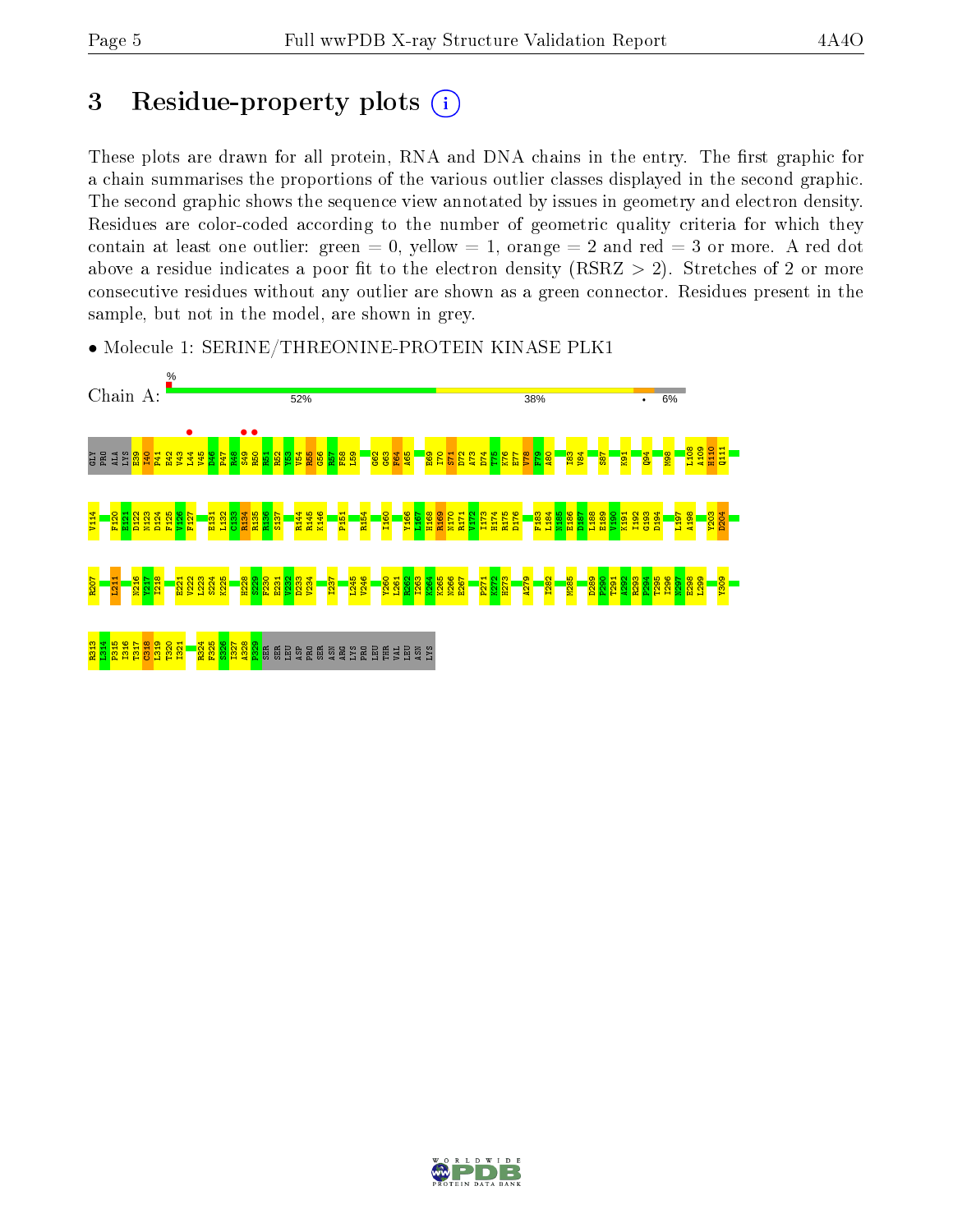# 4 Data and refinement statistics  $(i)$

| Property                                                             | Value                                              | Source     |
|----------------------------------------------------------------------|----------------------------------------------------|------------|
| Space group                                                          | P 32 2 1                                           | Depositor  |
| Cell constants                                                       | $66.55\text{\AA}$ 154.25Å<br>$66.55\text{\AA}$     | Depositor  |
| a, b, c, $\alpha$ , $\beta$ , $\gamma$                               | $90.00^\circ$<br>$90.00^\circ$<br>$120.00^{\circ}$ |            |
| Resolution $(A)$                                                     | 46.17<br>2.70<br>$\frac{1}{2}$                     | Depositor  |
|                                                                      | 57.63<br>$-2.70$                                   | <b>EDS</b> |
| % Data completeness                                                  | 99.9 (46.17-2.70)                                  | Depositor  |
| (in resolution range)                                                | $100.0 (57.63 - 2.70)$                             | <b>EDS</b> |
| $R_{merge}$                                                          | 0.12                                               | Depositor  |
| $\mathrm{R}_{sym}$                                                   | (Not available)                                    | Depositor  |
| $\langle I/\sigma(I) \rangle$ <sup>1</sup>                           | 2.46 (at $2.69\text{\AA})$                         | Xtriage    |
| Refinement program                                                   | <b>CNX 2005</b>                                    | Depositor  |
| $R, R_{free}$                                                        | 0.227,<br>0.282                                    | Depositor  |
|                                                                      | 0.225<br>0.227<br>$\overline{\phantom{a}}$         | DCC        |
| $\mathcal{R}_{free}$ test set                                        | 583 reflections $(5.09\%)$                         | wwPDB-VP   |
| Wilson B-factor $(A^2)$                                              | 45.5                                               | Xtriage    |
| Anisotropy                                                           | 0.755                                              | Xtriage    |
| Bulk solvent $k_{sol}(e/\mathring{A}^3)$ , $B_{sol}(\mathring{A}^2)$ | $\overline{0.36}$ , 51.8                           | <b>EDS</b> |
| L-test for twinning <sup>2</sup>                                     | $< L >$ = 0.46, $< L2$ > = 0.28                    | Xtriage    |
| Estimated twinning fraction                                          | $0.058$ for $-h,-k,l$                              | Xtriage    |
| $F_o, F_c$ correlation                                               | 0.93                                               | <b>EDS</b> |
| Total number of atoms                                                | 2408                                               | wwPDB-VP   |
| Average B, all atoms $(A^2)$                                         | 48.0                                               | wwPDB-VP   |

Xtriage's analysis on translational NCS is as follows: The largest off-origin peak in the Patterson function is  $5.90\%$  of the height of the origin peak. No significant pseudotranslation is detected.

<sup>&</sup>lt;sup>2</sup>Theoretical values of  $\langle |L| \rangle$ ,  $\langle L^2 \rangle$  for acentric reflections are 0.5, 0.333 respectively for untwinned datasets, and 0.375, 0.2 for perfectly twinned datasets.



<span id="page-5-1"></span><span id="page-5-0"></span><sup>1</sup> Intensities estimated from amplitudes.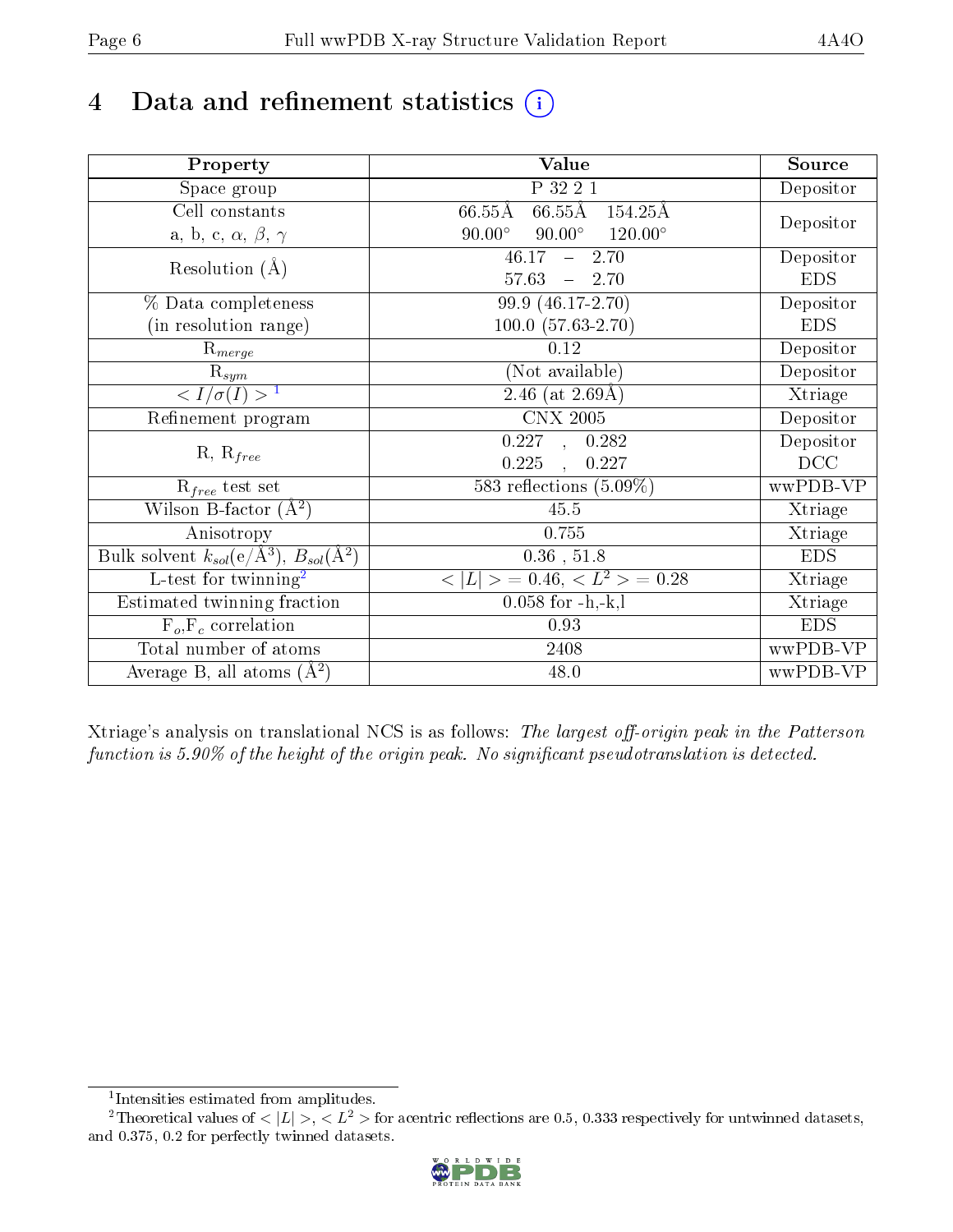# 5 Model quality  $(i)$

## 5.1 Standard geometry (i)

Bond lengths and bond angles in the following residue types are not validated in this section: ZN, 664, TLA

The Z score for a bond length (or angle) is the number of standard deviations the observed value is removed from the expected value. A bond length (or angle) with  $|Z| > 5$  is considered an outlier worth inspection. RMSZ is the root-mean-square of all Z scores of the bond lengths (or angles).

| $Mol$   Chain |      | Bond lengths                    | Bond angles |        |  |
|---------------|------|---------------------------------|-------------|--------|--|
|               |      | RMSZ $ #Z  > 5$ RMSZ $ #Z  > 5$ |             |        |  |
|               | 0.46 | 0/2407                          | 0.59        | 0/3248 |  |

There are no bond length outliers.

There are no bond angle outliers.

There are no chirality outliers.

There are no planarity outliers.

### 5.2 Too-close contacts  $(i)$

In the following table, the Non-H and H(model) columns list the number of non-hydrogen atoms and hydrogen atoms in the chain respectively. The H(added) column lists the number of hydrogen atoms added and optimized by MolProbity. The Clashes column lists the number of clashes within the asymmetric unit, whereas Symm-Clashes lists symmetry related clashes.

|  |      | Mol   Chain   Non-H   $H (model)$   $H (added)$ |      |     | $\vert$ Clashes $\vert$ Symm-Clashes |
|--|------|-------------------------------------------------|------|-----|--------------------------------------|
|  | 2353 |                                                 | 2412 | 108 |                                      |
|  |      |                                                 |      |     |                                      |
|  |      |                                                 |      |     |                                      |
|  | 36   |                                                 | 26   |     |                                      |
|  |      |                                                 |      |     |                                      |
|  | 2408 |                                                 | 9449 | 108 |                                      |

The all-atom clashscore is defined as the number of clashes found per 1000 atoms (including hydrogen atoms). The all-atom clashscore for this structure is 22.

All (108) close contacts within the same asymmetric unit are listed below, sorted by their clash magnitude.

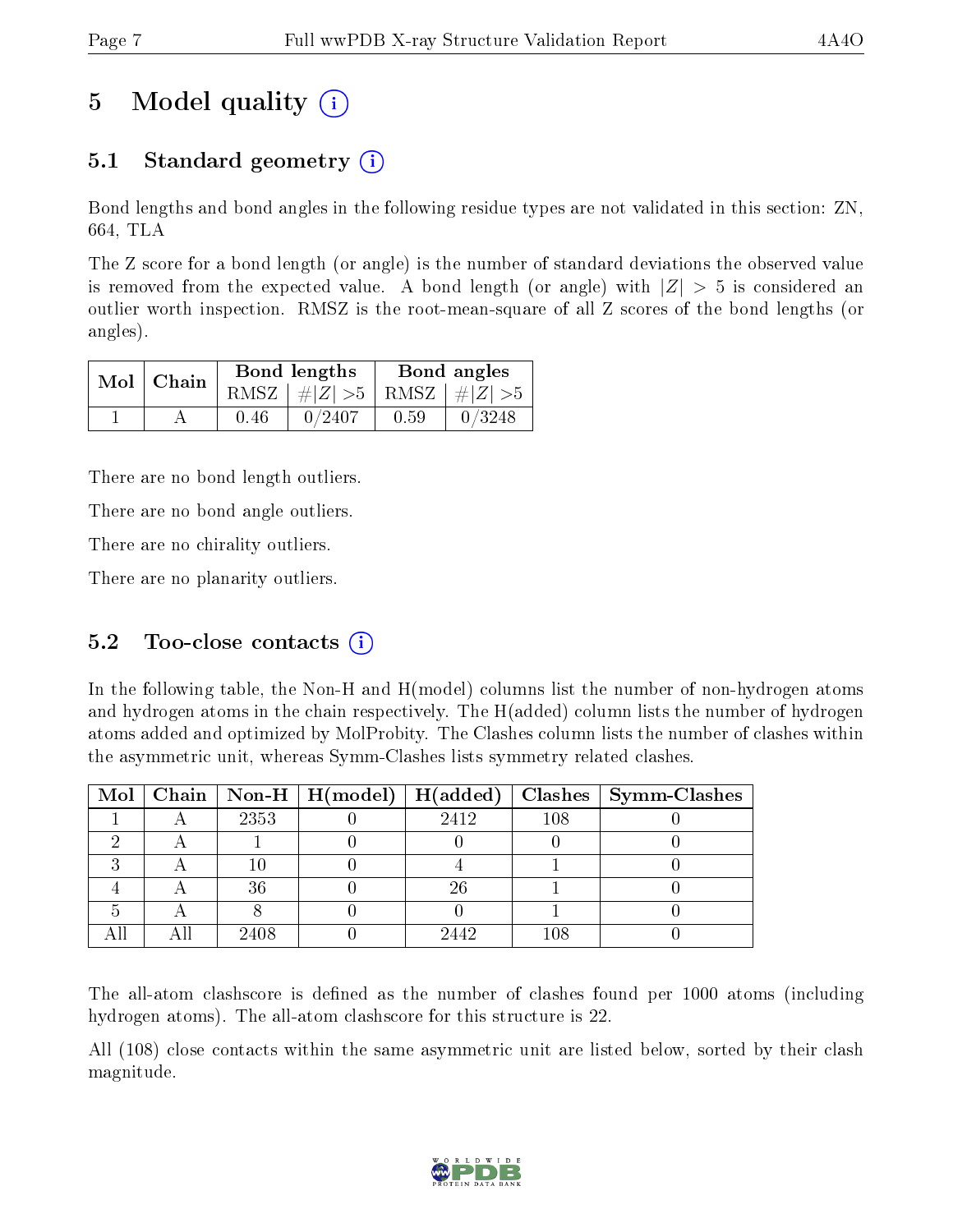| Atom-1                        | Atom-2                  | Interatomic      | Clash         |
|-------------------------------|-------------------------|------------------|---------------|
|                               |                         | distance $(\AA)$ | overlap $(A)$ |
| 1: A:49: SER:O                | 1: A:50: ARG: HG2       | 1.66             | 0.94          |
| 1: A:91: LYS: HD3             | 1:A:94:GLN:HG2          | 1.56             | 0.87          |
| 1:A:296:ILE:HD12              | 1: A:299:LEU:HD12       | 1.65             | 0.78          |
| 1:A:234:VAL:HG13              | 1: A:285:MET:HE3        | 1.69             | 0.73          |
| 1:A:54:VAL:HG23               | 1:A:73:ALA:HB2          | 1.70             | 0.72          |
| 1:A:42:GLU:HA                 | 1:A:42:GLU:OE1          | 1.91             | 0.71          |
| 1:A:134:ARG:HH11              | 1:A:134:ARG:HB3         | 1.59             | 0.67          |
| 1:A:233:ASP:O                 | 1:A:237:ILE:HG13        | 1.96             | 0.65          |
| 1:A:169:ARG:HG3               | 1:A:170:ASN:ND2         | 2.12             | 0.65          |
| 1: A: 151: PRO: HB2           | $1: A:325:$ PHE:CE2     | 2.31             | 0.65          |
| 1: A:285:MET:O                | 1:A:293:ARG:HD2         | 1.97             | 0.64          |
| 1: A:40: ILE: HD12            | 1: A:40: ILE:N          | 2.13             | 0.63          |
| 1:A:279:ALA:O                 | 1:A:282:ILE:HB          | 1.97             | 0.63          |
| 1:A:91:LYS:HD3                | 1: A:94: GLN: CG        | 2.27             | 0.63          |
| 1:A:169:ARG:HG3               | 1:A:170:ASN:HD22        | 1.64             | 0.62          |
| 1:A:144:ARG:HH21              | 1: A:320:THR:HB         | 1.66             | 0.60          |
| 1: A:45:VAL:O                 | 1:A:47:PRO:HD3          | 2.03             | 0.59          |
| 1:A:315:PRO:O                 | 1: A:318: CYS:HB3       | 2.01             | 0.59          |
| 1:A:74:ASP:O                  | 1:A:76:LYS:HG2          | 2.03             | 0.59          |
| 1:A:224:SER:O                 | 1:A:225:LYS:C           | 2.42             | $0.58\,$      |
| 1:A:271:PRO:HB2               | 1: A:273:HIS:CD2        | 2.39             | 0.57          |
| $1:$ A:39:GLU:N               | 1: A:40: ILE: HD12      | 2.19             | 0.57          |
| 1:A:144:ARG:NH2               | 1:A:320:THR:O           | 2.38             | 0.57          |
| 1:A:80:ALA:HB2                | 1: A: 132: LEU: HD12    | 1.85             | 0.56          |
| 1:A:45:VAL:HG22               | 1:A:52:ARG:HG2          | 1.87             | 0.56          |
| 1: A:70: ILE: HG13            | 1: A:70: ILE: O         | 2.05             | 0.56          |
| 1: A:295:THR:OG1              | 1: A:298: GLU:HG2       | 2.06             | 0.55          |
| $1:$ A:175:ARG:CZ             | 1: A:211:LEU:HG         | 2.37             | 0.55          |
| 1: A: 122: ASP: CG            | 1: A: 123: ASN: N       | 2.60             | 0.54          |
| 1:A:40:ILE:HG22               | 1:A:41:PRO:HD2          | 1.89             | $0.54\,$      |
| 1:A:44:LEU:O                  | 1:A:52:ARG:HA           | 2.06             | 0.54          |
| 1:A:170:ASN:N                 | 1:A:170:ASN:HD22        | 2.06             | 0.53          |
| 1:A:43:VAL:HG12               | 1:A:44:LEU:N            | 2.24             | 0.53          |
| 1: A:184:LEU:HD13             | $1: A: 188:$ LEU: $CD2$ | 2.39             | 0.53          |
| 1:A:40:ILE:H                  | 1:A:40:ILE:HD12         | 1.72             | 0.52          |
| 1: A:175: ARG: NH1            | 1: A:211:LEU:HG         | 2.25             | $0.52\,$      |
| 1:A:109:ALA:O                 | 1:A:110:HIS:HB2         | 2.09             | 0.52          |
| $1:A:175:A\overline{RG:HH11}$ | 1:A:228:HIS:HE1         | 1.58             | 0.52          |
| 1: A: 122: ASP: CG            | 1: A: 123: ASN:H        | 2.14             | 0.52          |
| 1:A:174:HIS:O                 | 1:A:175:ARG:HB2         | 2.10             | 0.52          |
| 1: A:176: ASP:HB2             | 1:A:197:LEU:HD12        | 1.91             | 0.51          |
| 1:A:246:VAL:HG13              | 1:A:271:PRO:HG2         | 1.91             | 0.51          |

Continued on next page...

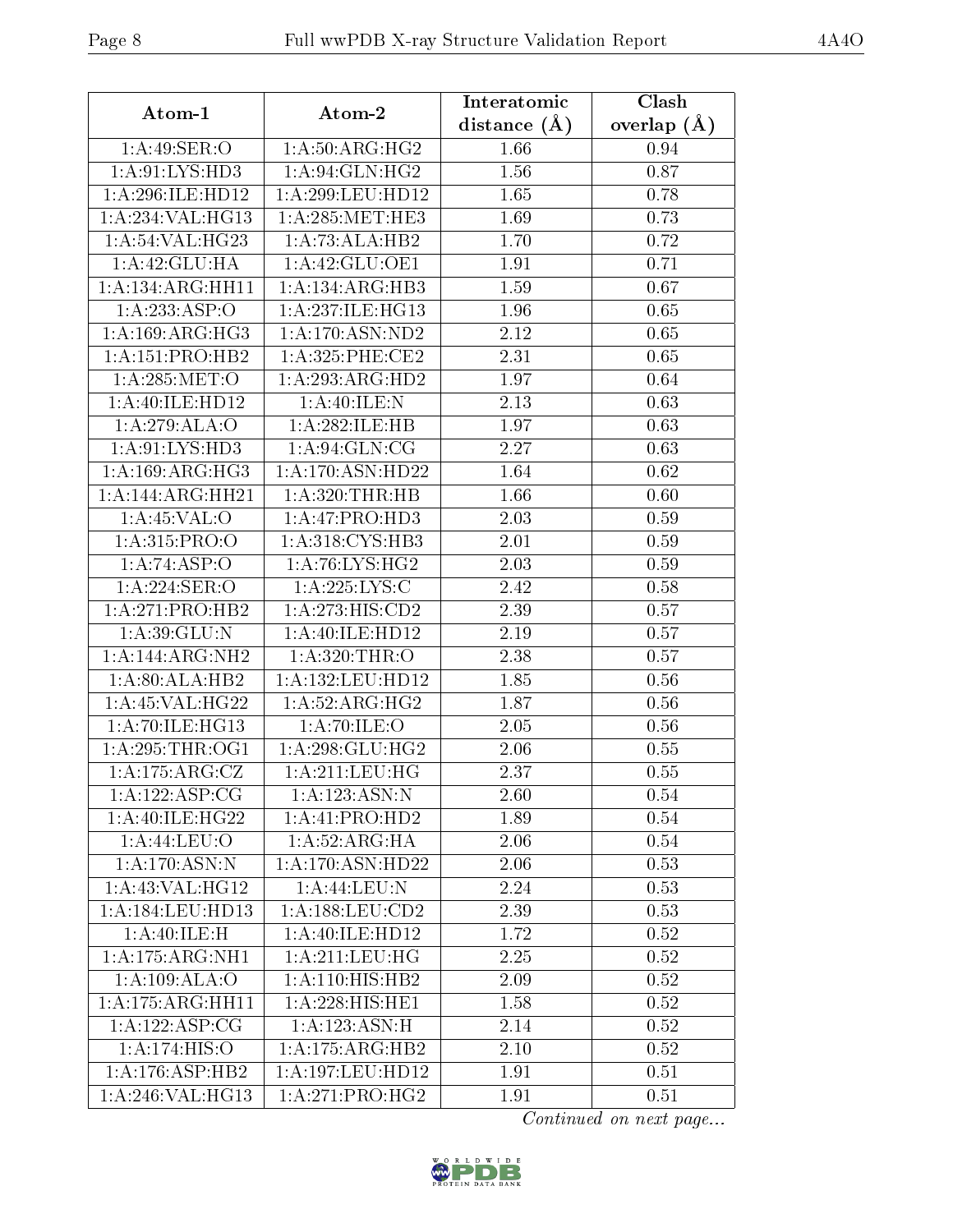| Communa from previous page |                      | Interatomic      | Clash         |
|----------------------------|----------------------|------------------|---------------|
| Atom-1                     | Atom-2               | distance $(\AA)$ | overlap $(A)$ |
| 1:A:144:ARG:NH2            | 1: A:320:THR:HB      | 2.25             | 0.51          |
| 1:A:234:VAL:O              | 1:A:285:MET:HE2      | 2.11             | 0.51          |
| 1:A:122:ASP:OD1            | 1: A: 123: ASN: N    | 2.44             | 0.51          |
| 1: A:223:LEU:C             | 1:A:225:LYS:H        | 2.14             | 0.51          |
| 1: A:58:PHE:O              | 1: A:59:LEU:HD23     | 2.11             | 0.50          |
| 1:A:122:ASP:OD1            | 1:A:125:PHE:N        | 2.42             | 0.50          |
| 1: A:173: ILE: HG12        | 1:A:230:PHE:CD1      | 2.45             | 0.50          |
| 1: A:316: ILE: O           | 1:A:319:LEU:HB2      | 2.12             | 0.50          |
| 1: A:49: SER:O             | 1: A:50: ARG:CG      | 2.51             | 0.50          |
| 1:A:221:GLU:OE2            | 1:A:293:ARG:NH2      | 2.42             | 0.50          |
| 1:A:221:GLU:CD             | 1:A:293:ARG:HH22     | 2.15             | 0.50          |
| 1:A:72:ASP:OD1             | 1:A:72:ASP:O         | 2.30             | 0.50          |
| 1:A:218:ILE:HD11           | 1:A:222:VAL:CG1      | 2.42             | 0.49          |
| 1:A:42:GLU:CA              | 1:A:42:GLU:OE1       | 2.58             | 0.48          |
| 1:A:131:GLU:OE2            | 1: A: 191: LYS: HE3  | 2.12             | 0.48          |
| 1:A:114:VAL:HG23           | 1:A:192:ILE:O        | 2.14             | 0.48          |
| 1:A:122:ASP:OD1            | 1:A:124:ASP:N        | 2.47             | 0.48          |
| 1: A:327: ILE: O           | 1:A:328:ALA:HB2      | 2.12             | 0.48          |
| 1:A:41:PRO:HG2             | 1:A:44:LEU:HD23      | 1.94             | 0.48          |
| 1:A:321:ILE:HD12           | 1: A:321: ILE:N      | 2.29             | 0.48          |
| 1: A:91: LYS: NZ           | 3:A:1331:TLA:O2      | 2.47             | 0.47          |
| 1: A:45: VAL:HG13          | 1: A:52: ARG:HG2     | 1.97             | 0.47          |
| 1: A:45: VAL:HG22          | 1: A:52: ARG:CG      | 2.45             | 0.46          |
| 1: A:184:LEU:HD13          | 1: A: 188: LEU: HD23 | 1.97             | 0.46          |
| 1: A: 110: HIS: ND1        | 1: A: 111: GLN: N    | 2.63             | 0.46          |
| 1: A:260:TYR:HA            | 1: A: 263: ILE: HD12 | 1.96             | 0.46          |
| 1:A:83:ILE:HG23            | 1:A:127:PHE:CE1      | 2.51             | 0.46          |
| 1:A:42:GLU:O               | 1: A:55: ARG:HB2     | 2.16             | 0.46          |
| 1: A:231: GLU: H           | 1:A:231:GLU:CD       | 2.19             | 0.45          |
| 1:A:299:LEU:HD23           | 1:A:299:LEU:HA       | 1.82             | 0.45          |
| 1:A:145:ARG:O              | 1:A:146:LYS:C        | 2.55             | 0.45          |
| 1:A:245:LEU:HD23           | 1: A:245:LEU:HA      | 1.80             | 0.45          |
| 1: A:40: ILE: CG2          | 1:A:41:PRO:HD2       | 2.46             | 0.45          |
| 1: A:144: ARG:NE           | 1: A:320:THR:HG22    | 2.32             | 0.45          |
| 1: A:160: ILE: HG22        | 1: A: 237: ILE: HD13 | 1.98             | 0.45          |
| 1:A:223:LEU:O              | 1:A:225:LYS:HG3      | 2.17             | 0.45          |
| 1: A:62: GLY:N             | 4:A:1332:664:H322    | 2.32             | 0.45          |
| 1: A:63: GLY: C            | 1:A:65:ALA:H         | 2.20             | 0.45          |
| 1:A:137:SER:HA             | 1: A: 183: PHE: HA   | 1.99             | 0.44          |
| 1:A:327:ILE:HD12           | 1:A:327:ILE:HA       | 1.82             | 0.44          |
| 1:A:175:ARG:HH11           | 1:A:228:HIS:CE1      | 2.35             | 0.43          |

Continued from previous page.

Continued on next page...

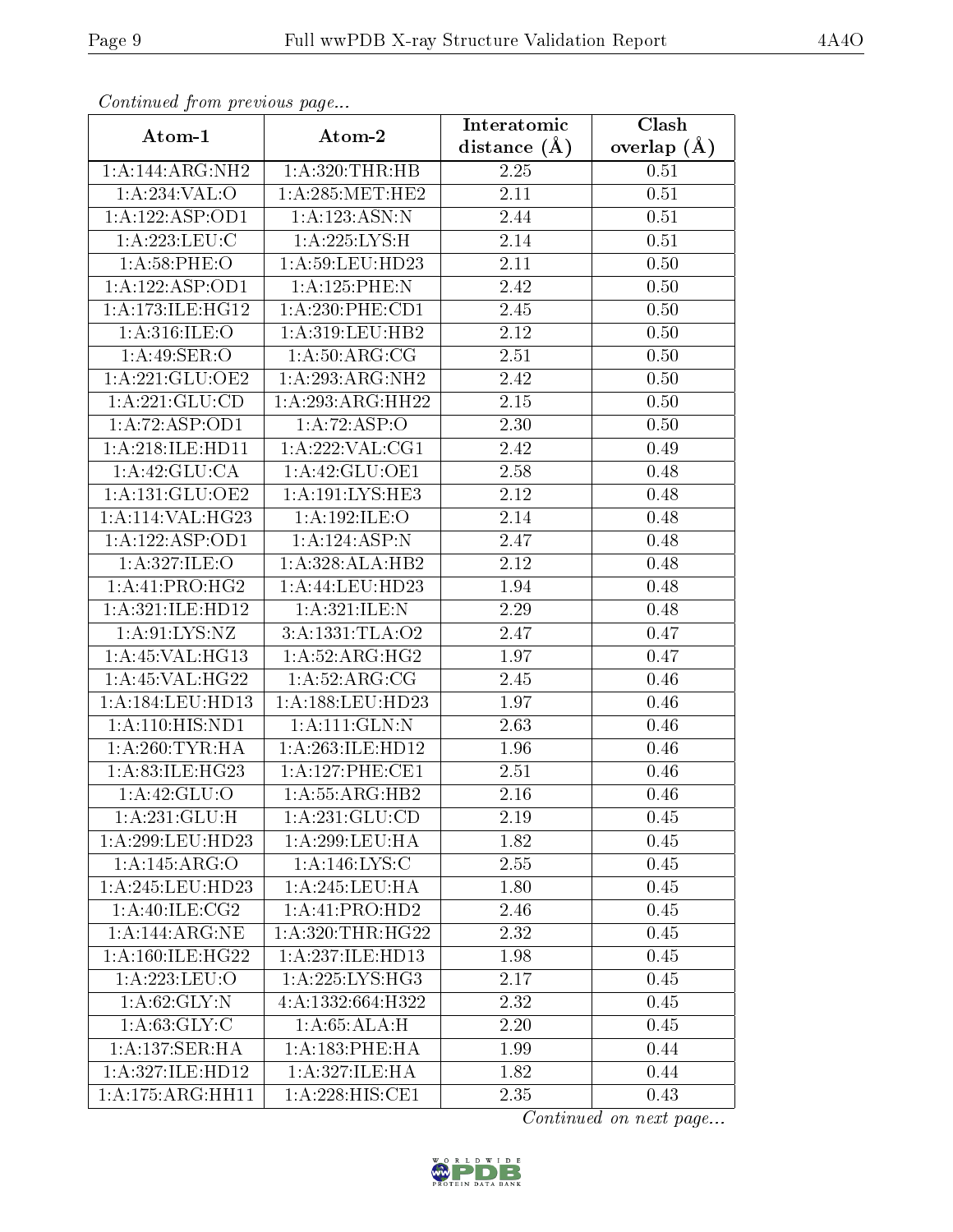| $\mathbf{r}$        | $\mathbf{r}$ $\mathbf{v}$ | Interatomic       | Clash           |
|---------------------|---------------------------|-------------------|-----------------|
| Atom-1              | Atom-2                    | distance $(\AA)$  | overlap $(\AA)$ |
| 1: A:171: ARG:HA    | 1:A:230:PHE:HZ            | 1.82              | 0.43            |
| 1:A:173:ILE:O       | 1:A:198:ALA:HA            | 2.19              | 0.43            |
| 1:A:41:PRO:HG2      | 1: A:44:LEU:CD2           | 2.49              | 0.43            |
| 1: A: 184: LEU: HA  | 1: A: 189: GLU: O         | 2.19              | 0.42            |
| 1:A:183:PHE:HE1     | 1:A:193:GLY:HA3           | 1.82              | 0.42            |
| 1:A:154:ARG:NH1     | 1:A:309:TYR:O             | 2.52              | 0.42            |
| 1:A:71:SER:HA       | 1: A:77: GLU:O            | 2.19              | 0.42            |
| 1: A: 125: PHE: HB2 | 1: A:127: PHE: CZ         | 2.54              | 0.42            |
| 1: A:265:LYS:HB2    | 1: A:267: GLU:HG3         | 2.01              | 0.42            |
| 1:A:266:ASN:ND2     | 1:A:266:ASN:O             | 2.53              | 0.42            |
| 1:A:144:ARG:HE      | 1: A:320:THR:HG22         | 1.84              | 0.42            |
| 1: A:84:VAL:HG11    | 1: A:98:MET:HE2           | 2.01              | 0.42            |
| 1: A:207: ARG:HD2   | 1:A:207:ARG:HA            | 1.77              | 0.42            |
| 1: A:317:THR:C      | 1: A:319: LEU: N          | $2.\overline{73}$ | 0.42            |
| 1:A:108:LEU:HD22    | 1: A: 166: TYR: HE2       | 1.85              | 0.41            |
| 1: A:120: PHE:CE1   | 1:A:127:PHE:HB2           | 2.54              | 0.41            |
| 1:A:289:ASP:OD2     | 1: A:291:THR:OG1          | 2.39              | 0.41            |
| 1: A:56: GLY:N      | 1: A:69: GLU:O            | $2.50\,$          | 0.41            |
| 1: A:211:LEU:HA     | 5:A:2005:HOH:O            | 2.21              | 0.41            |
| 1: A: 135: ARG: NE  | 1: A:316: ILE: HD11       | 2.35              | 0.41            |
| 1:A:40:ILE:CD1      | 1:A:40:ILE:N              | 2.81              | 0.41            |
| 1: A:77: GLU:CG     | 1:A:78:VAL:N              | 2.84              | 0.41            |
| 1:A:319:LEU:HA      | 1:A:319:LEU:HD23          | 1.85              | 0.41            |
| 1: A:77: GLU:HG3    | 1:A:78:VAL:H              | 1.85              | 0.41            |
| 1: A:203:TYR:HD1    | 1:A:204:ASP:O             | 2.05              | 0.40            |

Continued from previous page...

There are no symmetry-related clashes.

### 5.3 Torsion angles  $(i)$

#### 5.3.1 Protein backbone (i)

In the following table, the Percentiles column shows the percent Ramachandran outliers of the chain as a percentile score with respect to all X-ray entries followed by that with respect to entries of similar resolution.

The Analysed column shows the number of residues for which the backbone conformation was analysed, and the total number of residues.

| $\mid$ Mol $\mid$ Chain $\mid$ | Analysed Favoured   Allowed   Outliers Percentiles            |  |  |  |
|--------------------------------|---------------------------------------------------------------|--|--|--|
|                                | $\mid$ 289/311 (93%)   262 (91%)   23 (8%)   4 (1%)   11   28 |  |  |  |

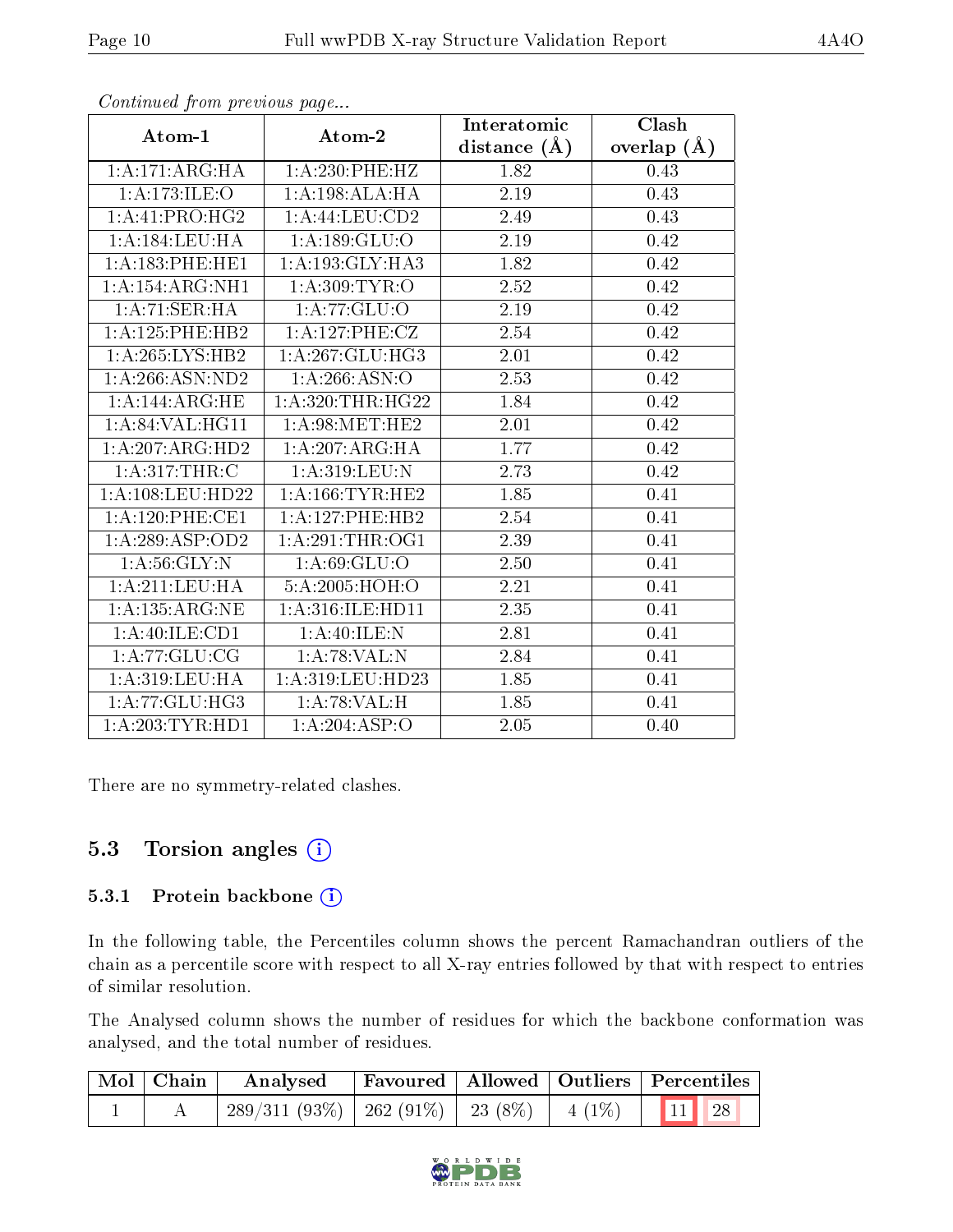All (4) Ramachandran outliers are listed below:

| Mol | Chain | Res | Type       |
|-----|-------|-----|------------|
|     |       |     | PHE        |
|     |       | 110 | <b>HIS</b> |
|     |       | 194 | <b>ASP</b> |
|     |       | 216 | ASN        |

#### 5.3.2 Protein sidechains (i)

In the following table, the Percentiles column shows the percent sidechain outliers of the chain as a percentile score with respect to all X-ray entries followed by that with respect to entries of similar resolution.

The Analysed column shows the number of residues for which the sidechain conformation was analysed, and the total number of residues.

| Mol   Chain | Analysed                                 | Rotameric   Outliers   Percentiles |  |       |  |
|-------------|------------------------------------------|------------------------------------|--|-------|--|
|             | $260/279$ (93\%)   244 (94\%)   16 (6\%) |                                    |  | 18 40 |  |

All (16) residues with a non-rotameric sidechain are listed below:

| Mol          | ${\rm Chain}$      | Res | <b>Type</b>             |
|--------------|--------------------|-----|-------------------------|
| 1            | А                  | 40  | ILE                     |
| $\mathbf{1}$ | $\overline{\rm A}$ | 55  | $\rm{ARG}$              |
| $\mathbf{1}$ | $\overline{\rm A}$ | 64  | PHE                     |
| $\mathbf{1}$ | $\overline{\rm A}$ | 71  | <b>SER</b>              |
| $\mathbf{1}$ | $\overline{\rm A}$ | 78  | <b>VAL</b>              |
| $\mathbf{1}$ | $\overline{\rm A}$ | 87  | <b>SER</b>              |
| $\mathbf{1}$ | $\overline{\rm A}$ | 134 | ARG                     |
| $\mathbf{1}$ | $\overline{\rm A}$ | 168 | <b>HIS</b>              |
| $\mathbf{1}$ | $\overline{\rm A}$ | 169 | ARG                     |
| $\mathbf{1}$ | $\overline{\rm A}$ | 186 | $\overline{{\rm GLU}}$  |
| $\mathbf{1}$ | $\boldsymbol{A}$   | 204 | ASP                     |
| $\mathbf{1}$ | $\bf{A}$           | 211 | LEU                     |
| $\mathbf{1}$ | $\overline{\rm A}$ | 261 | LEU                     |
| $\mathbf{1}$ | $\overline{\rm A}$ | 313 | ARG                     |
| $\mathbf{1}$ | $\overline{A}$     | 318 | $\overline{\text{CYS}}$ |
| 1            | А                  | 324 | ${\rm ARG}$             |

Some sidechains can be flipped to improve hydrogen bonding and reduce clashes. All (5) such sidechains are listed below:

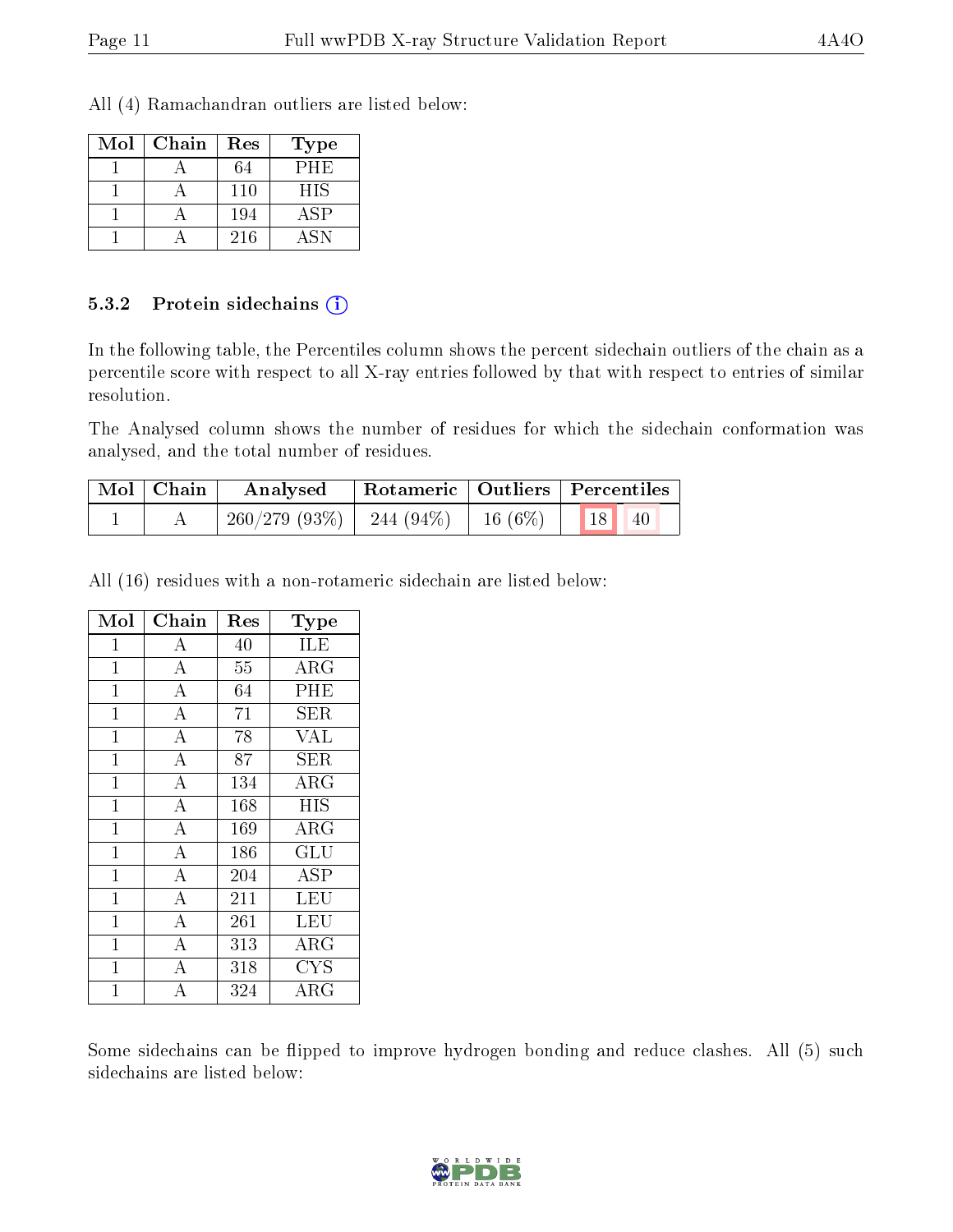| Mol | Chain | Res | <b>Type</b> |
|-----|-------|-----|-------------|
|     |       | 170 | <b>ASN</b>  |
|     |       | 228 | <b>HIS</b>  |
|     |       | 266 | <b>ASN</b>  |
|     |       | 273 | <b>HIS</b>  |
|     |       | 287 | GL N        |

#### $5.3.3$  RNA  $(i)$

There are no RNA molecules in this entry.

#### 5.4 Non-standard residues in protein, DNA, RNA chains (i)

There are no non-standard protein/DNA/RNA residues in this entry.

#### 5.5 Carbohydrates (i)

There are no carbohydrates in this entry.

#### 5.6 Ligand geometry (i)

Of 3 ligands modelled in this entry, 1 is monoatomic - leaving 2 for Mogul analysis.

In the following table, the Counts columns list the number of bonds (or angles) for which Mogul statistics could be retrieved, the number of bonds (or angles) that are observed in the model and the number of bonds (or angles) that are defined in the Chemical Component Dictionary. The Link column lists molecule types, if any, to which the group is linked. The Z score for a bond length (or angle) is the number of standard deviations the observed value is removed from the expected value. A bond length (or angle) with  $|Z| > 2$  is considered an outlier worth inspection. RMSZ is the root-mean-square of all Z scores of the bond lengths (or angles).

| Mol<br>Chain |            |  |      | Res |              |      |                 | Link     |          | Bond lengths           |  |  | Bond angles |  |  |
|--------------|------------|--|------|-----|--------------|------|-----------------|----------|----------|------------------------|--|--|-------------|--|--|
|              | Type       |  |      |     | Counts       | RMSZ | $\# Z $         | Counts   | RMSZ     | Z <br>$#^+$            |  |  |             |  |  |
| ιJ           | <b>TLA</b> |  | 1331 |     | 3.9.9        | 1.59 | $(33\%)$        | 6,12,12  | $1.61\,$ | 2(33%)                 |  |  |             |  |  |
|              | 664        |  | 1332 |     | .40,40<br>37 | 2.74 | $ 13 \ (35\%) $ | 46,59,59 | 2.11     | $(19\%)$<br>$\sqrt{9}$ |  |  |             |  |  |

In the following table, the Chirals column lists the number of chiral outliers, the number of chiral centers analysed, the number of these observed in the model and the number defined in the Chemical Component Dictionary. Similar counts are reported in the Torsion and Rings columns. '-' means no outliers of that kind were identified.

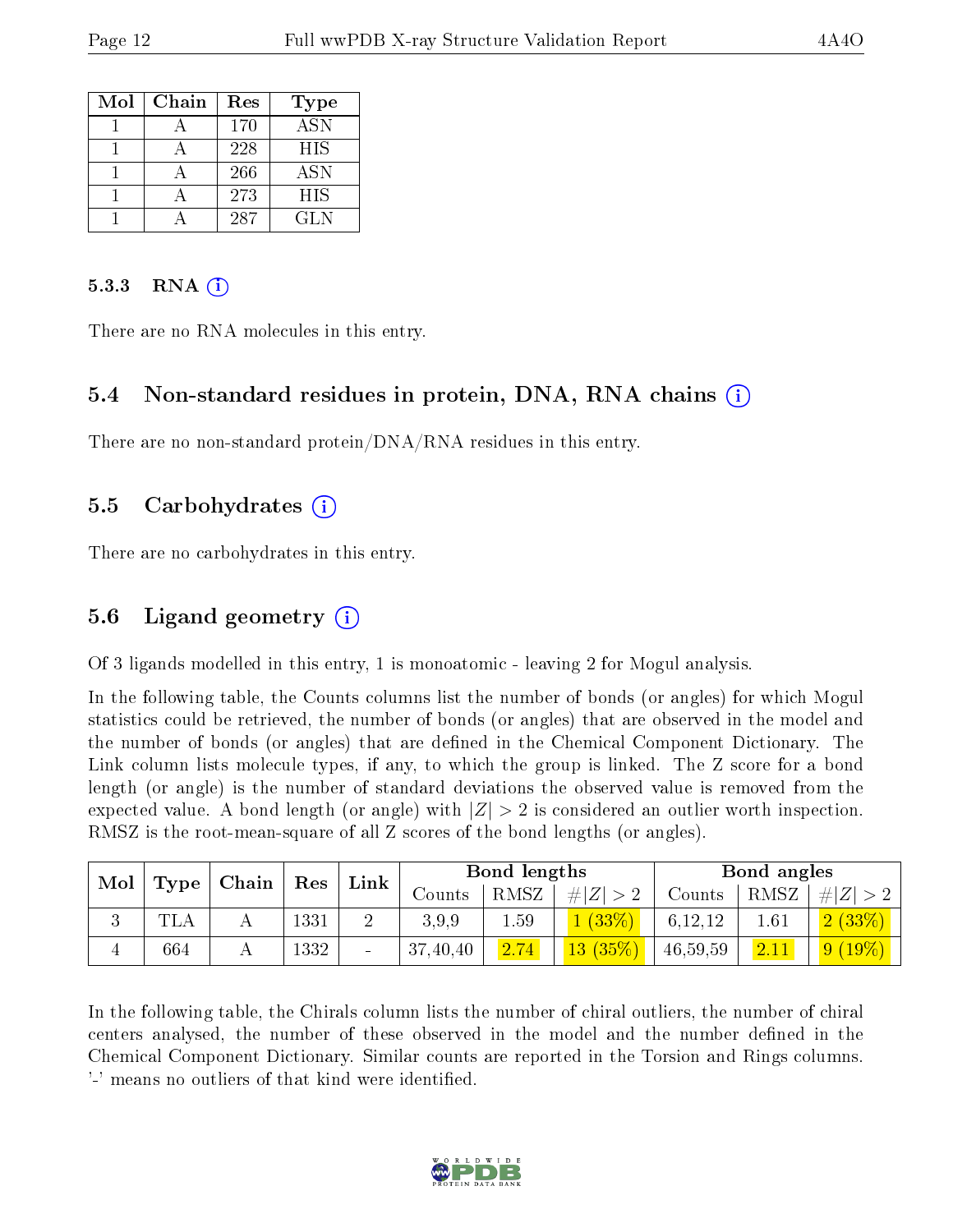|     |      | Mol   Type   Chain   Res   Link   Chirals | Torsions                 | Rings                    |
|-----|------|-------------------------------------------|--------------------------|--------------------------|
|     | 1331 | <b>Contract</b>                           | 4/4/12/12                | <b>Contract Contract</b> |
| 664 | 1332 |                                           | $0/17/37/37$   $0/5/5/5$ |                          |

All (14) bond length outliers are listed below:

| Mol            | Chain | Res  | <b>Type</b> | Atoms     | $Z_{\rm}$ | Observed $(A)$ | Ideal(A) |
|----------------|-------|------|-------------|-----------|-----------|----------------|----------|
| 4              | А     | 1332 | 664         | $C13-C8$  | 6.16      | 1.49           | 1.39     |
| 4              | А     | 1332 | 664         | $C10-C9$  | 5.69      | 1.51           | 1.39     |
| 4              | А     | 1332 | 664         | $C11-C12$ | 5.40      | 1.50           | 1.39     |
| 4              | А     | 1332 | 664         | $C2-N1$   | 5.07      | 1.41           | 1.34     |
| 4              | А     | 1332 | 664         | $C5-C6$   | 4.73      | 1.48           | 1.38     |
| 4              | А     | 1332 | 664         | $C4-N3$   | 4.65      | 1.42           | 1.34     |
| $\overline{4}$ | А     | 1332 | 664         | $C26-N27$ | 4.17      | 1.45           | 1.36     |
| $\overline{4}$ | А     | 1332 | 664         | $C28-C29$ | 3.64      | 1.47           | 1.40     |
| 4              | А     | 1332 | 664         | $C32-C31$ | 3.19      | 1.58           | 1.50     |
| 4              | А     | 1332 | 664         | $C2-N7$   | 3.17      | 1.43           | 1.36     |
| 4              | А     | 1332 | 664         | O14-C22   | 2.76      | 1.47           | 1.31     |
| 3              | А     | 1331 | TLA         | $C3-C2$   | 2.60      | 1.62           | 1.53     |
| 4              | А     | 1332 | 664         | $C6-N1$   | $-2.59$   | 1.29           | 1.34     |
| 4              | А     | 1332 | 664         | $C11-C10$ | $-2.05$   | 1.35           | 1.38     |

All (11) bond angle outliers are listed below:

| Mol | Chain | Res  | <b>Type</b> | Atoms         | Z       | Observed $(°)$ | $\text{Ideal}({}^o)$ |
|-----|-------|------|-------------|---------------|---------|----------------|----------------------|
| 4   | А     | 1332 | 664         | $C4-N3-C2$    | 6.94    | 122.40         | 116.69               |
| 4   | А     | 1332 | 664         | $N1-C2-N3$    | $-6.35$ | 120.54         | 126.55               |
| 4   | А     | 1332 | 664         | $C6-N1-C2$    | 5.60    | 120.42         | 115.45               |
| 4   | А     | 1332 | 664         | $C20-N15-C16$ | 4.92    | 122.38         | 111.52               |
| 4   | А     | 1332 | 664         | $C5-C4-N3$    | $-3.23$ | 117.78         | 121.97               |
| 4   | А     | 1332 | 664         | $C5-C6-N1$    | $-3.19$ | 119.99         | 123.96               |
| 3   | А     | 1331 | <b>TLA</b>  | $O2-C2-C1$    | $-2.85$ | 104.25         | 111.10               |
| 4   | А     | 1332 | 664         | C31-C32-N33   | 2.81    | 115.04         | 110.13               |
| 3   | А     | 1331 | TLA         | $O3-C3-C4$    | $-2.24$ | 105.70         | 111.10               |
| 4   | А     | 1332 | 664         | $C29-C34-N33$ | 2.21    | 119.04         | 116.03               |
| 4   | А     | 1332 | 664         | $C26-C4-N3$   | 2.20    | 120.53         | 116.45               |

There are no chirality outliers.

All (4) torsion outliers are listed below:

| $Mol$   Chain | Res  | Type | Atoms         |
|---------------|------|------|---------------|
|               | 1331 | TI A | $C1-C2-C3-03$ |
|               | 1331 | TL A | $C1-C2-C3-C4$ |

Continued on next page...

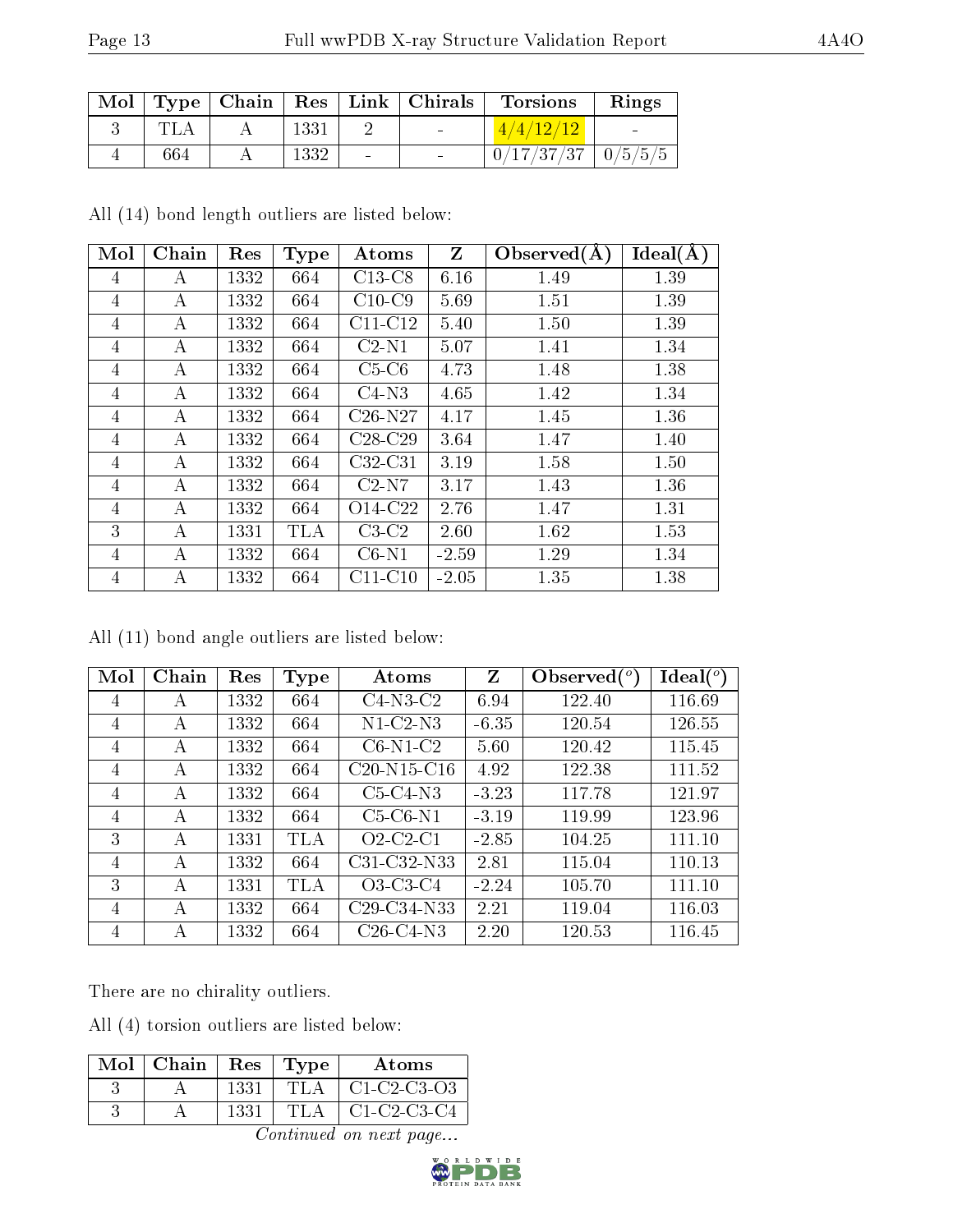Continued from previous page...

| $Mol$   Chain |      | Res   Type | Atoms       |
|---------------|------|------------|-------------|
|               | 1331 | 'TLA       | Q2-C2-C3-Q3 |
|               | 1331 | 'TLA       | Q2-C2-C3-C4 |

There are no ring outliers.

2 monomers are involved in 2 short contacts:

|  |  | Mol   Chain   Res   Type   Clashes   Symm-Clashes |
|--|--|---------------------------------------------------|
|  |  |                                                   |
|  |  |                                                   |

The following is a two-dimensional graphical depiction of Mogul quality analysis of bond lengths, bond angles, torsion angles, and ring geometry for all instances of the Ligand of Interest. In addition, ligands with molecular weight > 250 and outliers as shown on the validation Tables will also be included. For torsion angles, if less then 5% of the Mogul distribution of torsion angles is within 10 degrees of the torsion angle in question, then that torsion angle is considered an outlier. Any bond that is central to one or more torsion angles identified as an outlier by Mogul will be highlighted in the graph. For rings, the root-mean-square deviation (RMSD) between the ring in question and similar rings identified by Mogul is calculated over all ring torsion angles. If the average RMSD is greater than 60 degrees and the minimal RMSD between the ring in question and any Mogul-identified rings is also greater than 60 degrees, then that ring is considered an outlier. The outliers are highlighted in purple. The color gray indicates Mogul did not find sufficient equivalents in the CSD to analyse the geometry.

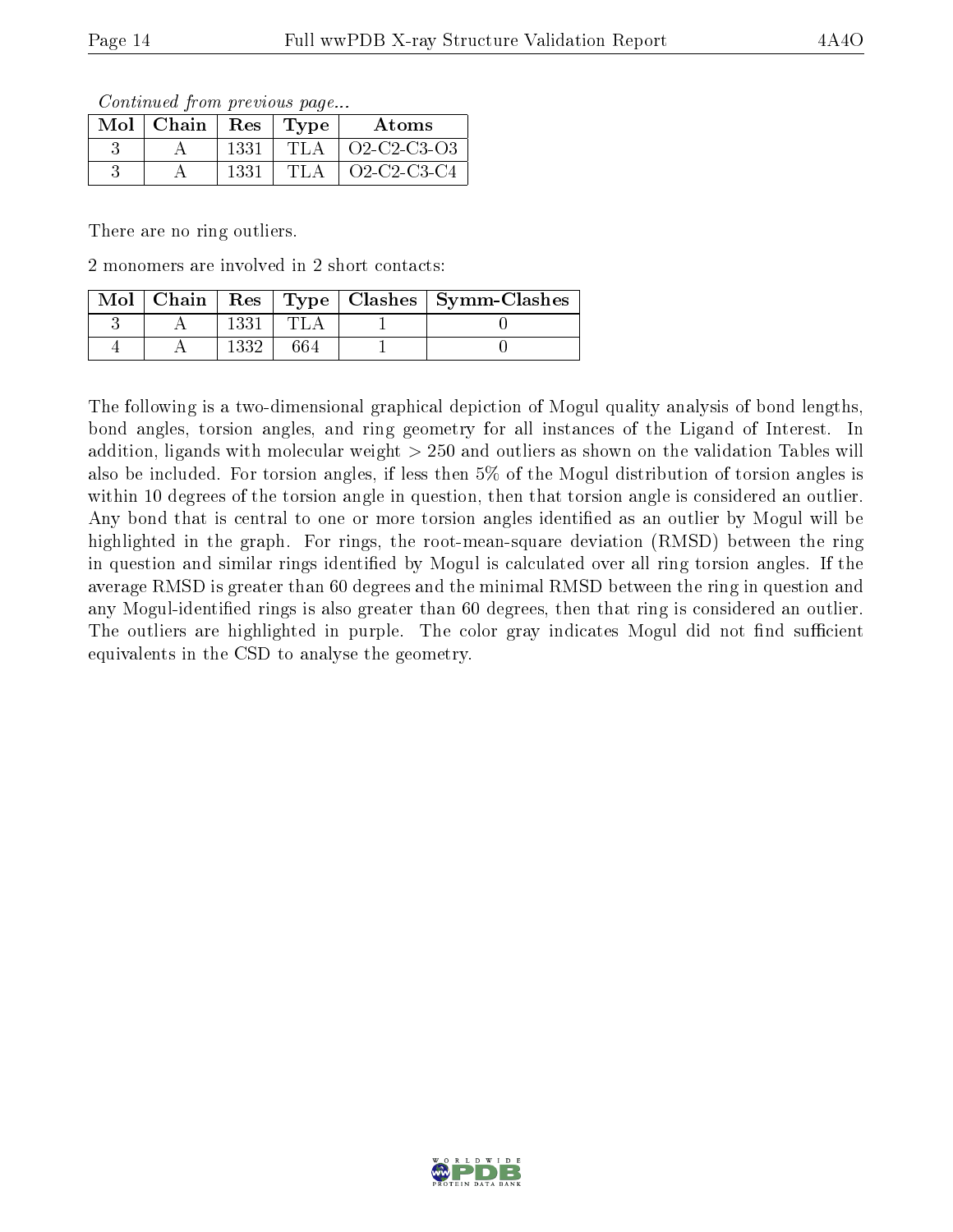

## 5.7 [O](https://www.wwpdb.org/validation/2017/XrayValidationReportHelp#nonstandard_residues_and_ligands)ther polymers (i)

There are no such residues in this entry.

## 5.8 Polymer linkage issues (i)

There are no chain breaks in this entry.

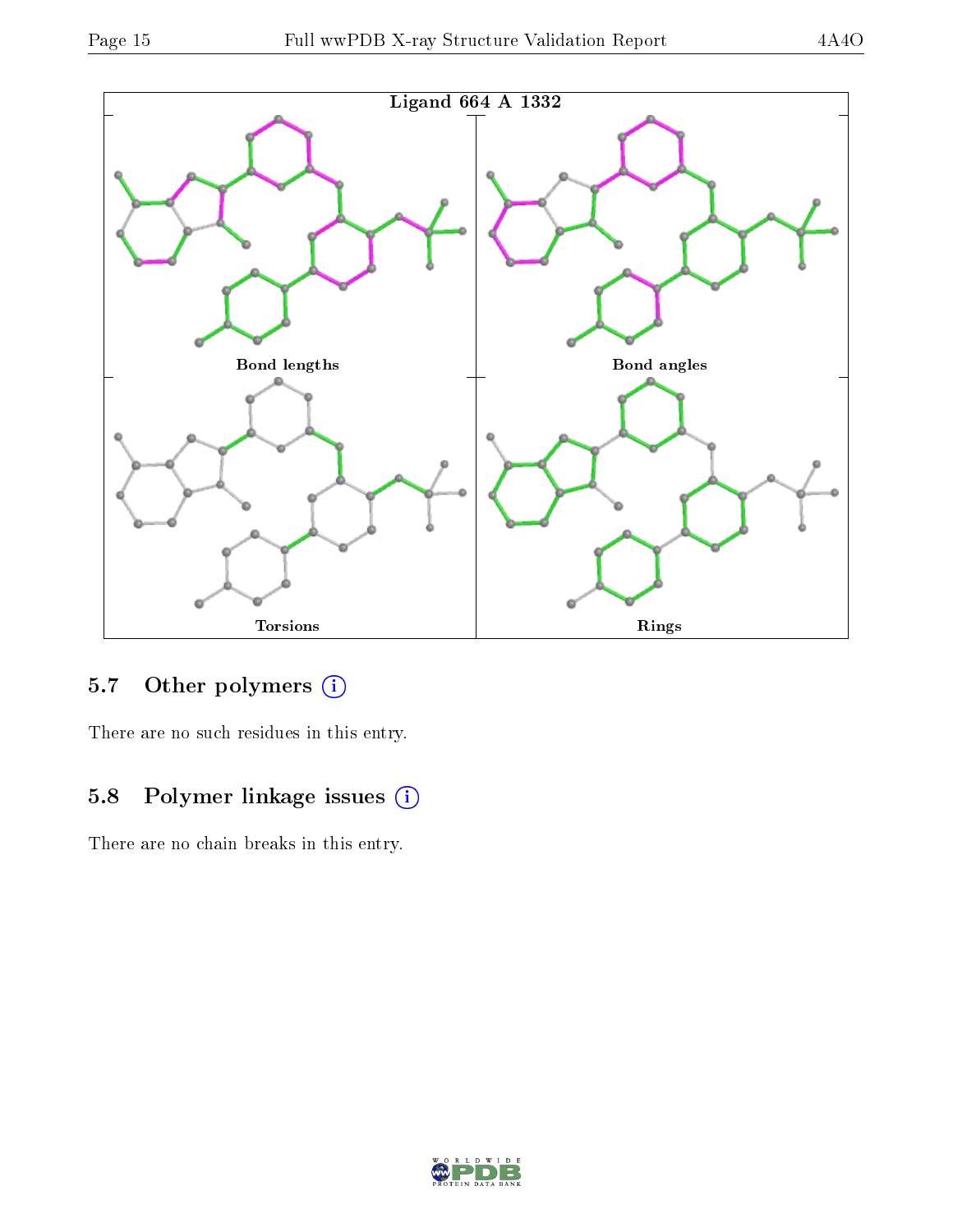## 6 Fit of model and data  $\left( \cdot \right)$

## 6.1 Protein, DNA and RNA chains (i)

In the following table, the column labelled  $#RSRZ> 2'$  contains the number (and percentage) of RSRZ outliers, followed by percent RSRZ outliers for the chain as percentile scores relative to all X-ray entries and entries of similar resolution. The OWAB column contains the minimum, median,  $95<sup>th</sup>$  percentile and maximum values of the occupancy-weighted average B-factor per residue. The column labelled  $Q < 0.9$  lists the number of (and percentage) of residues with an average occupancy less than 0.9.

| Mol   Chain | $\boldsymbol{\mathrm{Analysed}}$ | $ \langle \mathrm{RSRZ} \rangle $ | $\rm \#RSRZ{>}2$ |  | $\mid$ OWAB(Å <sup>2</sup> ) $\mid$ Q<0.9 $\mid$ |  |
|-------------|----------------------------------|-----------------------------------|------------------|--|--------------------------------------------------|--|
|             | $291/311(93\%)$                  | 0.03                              |                  |  | $\vert$ 3 (1%) 82 83 22, 44, 78, 99              |  |

All (3) RSRZ outliers are listed below:

| Mol | Chain   Res |    | $\sqrt{\text{Type}}$ | $\mid$ RSRZ |
|-----|-------------|----|----------------------|-------------|
|     |             | 49 | 8ЕЖ.                 | 3.3         |
|     |             | 50 | $\rm{ARG}$           | 2.1         |
|     |             |    | 工民口                  | 20          |

### 6.2 Non-standard residues in protein, DNA, RNA chains  $(i)$

There are no non-standard protein/DNA/RNA residues in this entry.

### 6.3 Carbohydrates (i)

There are no carbohydrates in this entry.

### 6.4 Ligands  $(i)$

In the following table, the Atoms column lists the number of modelled atoms in the group and the number defined in the chemical component dictionary. The B-factors column lists the minimum, median,  $95<sup>th</sup>$  percentile and maximum values of B factors of atoms in the group. The column labelled  $Q< 0.9$ ' lists the number of atoms with occupancy less than 0.9.

| Mol | Type | Chain |          | $Res$   Atoms | ${\bf RSCC}$ |      | $\text{RSR} \parallel \text{B-factors}(\AA^2)$ | Q <sub>0.9</sub> |
|-----|------|-------|----------|---------------|--------------|------|------------------------------------------------|------------------|
|     |      |       | $1331\,$ | 10 /<br>10    | 0.93         | 0.19 | 59,61,67,68                                    |                  |
|     | 664  |       | 1332     | 36/36         | 0.96         | 0.17 | 35,40,60,63                                    |                  |
|     |      |       | 1330     |               | 99.ر         | 0.18 | 35, 35, 35, 35                                 |                  |

The following is a graphical depiction of the model fit to experimental electron density of all